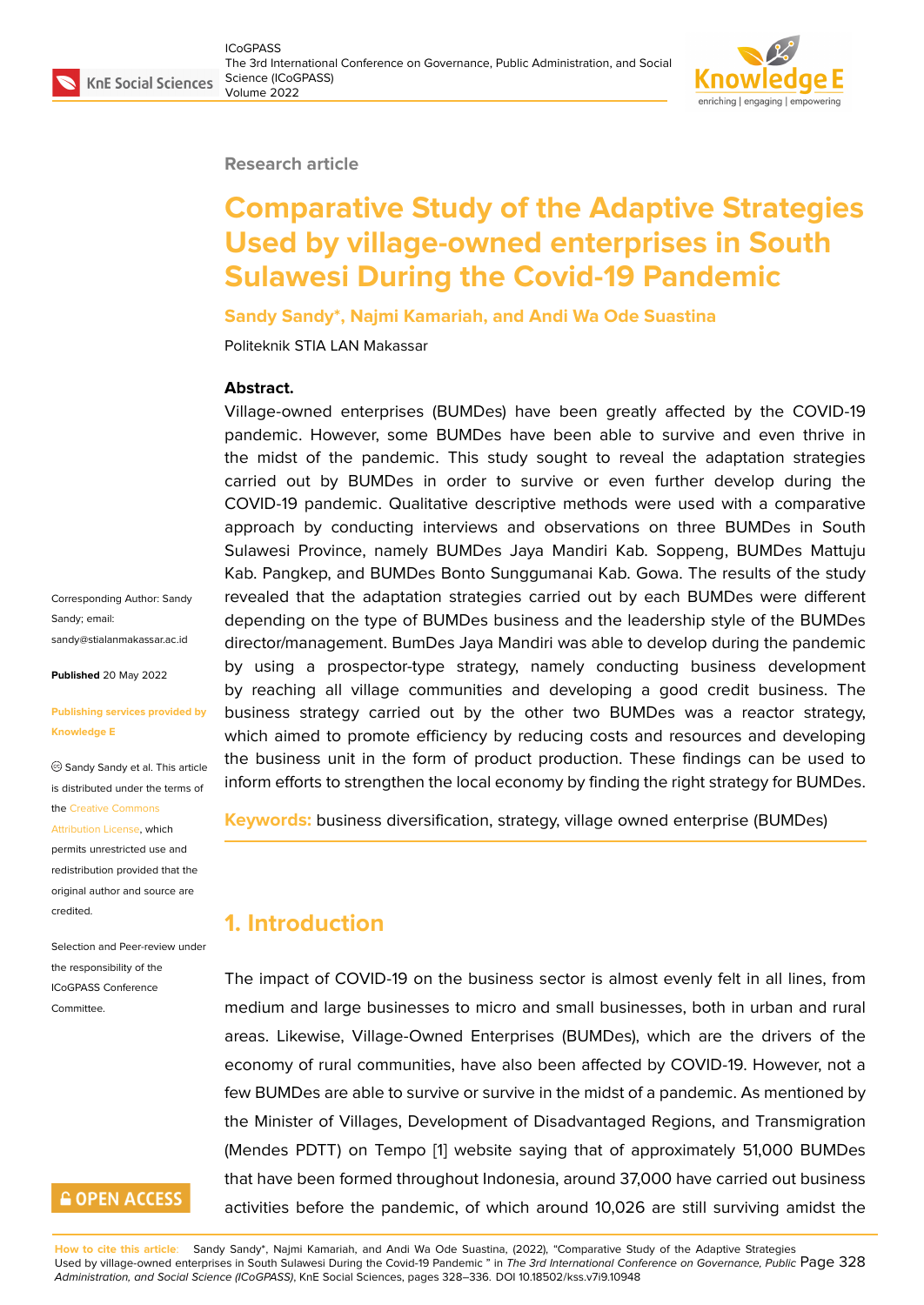pandemic. BUMDes. Based on this data, it illustrates that each BUMDes has its own characteristics and strategies in adapting and surviving and even finding innovations in the midst of the current pandemic. This is in line with previous research [2] about the Cibodas Village BUMDes Survival Strategy during the pandemic, Karya Mandiri BUMDes can continue to run and survive because of the various strategies carried out including identifying problems, exploring the needs of village communities, developi[ng](#page-7-0) strategies by maximizing the local potential of the village, and collaborate with various parties. This is also reinforced by various theories or business strategy models carried out by organizations to survive and adapt to environmental changes such as the strategy model that was first introduced by the US Army War College [3] which is now widely applied in various fields including the business world, namely VUCA (Volatility, Uncertainty, Complexity, Ambiguity) model. VUCA is an analytical model used in problem solving by considering four aspects, namely, anomalies, uncert[ain](#page-7-1)ty, complexity, and ambiguity. Meanwhile, another adaptive strategy model was developed by [4] which focuses on the success of an organization in adapting to environmental changes by implementing four strategies, namely Prospectors, Defenders, Analyzers, and Reactors. Successful BUMDes are BUMDes that are able to adapt to environmental ch[an](#page-7-2)ges, including the COVID-19 pandemic. Are BUMDes in South Sulawesi Province able to adapt as BUMDes Cibodas in West Java.

The impact of covid 19 on BUMDes in South Sulawesi Province is also very significant. Based on BPS data [5] on the 2019 village potential map, BUMDes data in 2019 was around 2,463. This number has decreased compared to 2020 based on data from the South Sulawesi Village Community Empowerment Service (PMD) [6] the number of BUMDes in 2020 [is](#page-8-0) around 2,208 while those who are still active or carrying out economic activities during the pandemic based on data from the Regional Assistance Consultant (PWK) of South Sulawesi BUMDes are only around approxmat[ely](#page-8-1). 1847. Based on this data, it illustrates that the impact of the pandemic on BUMdes is also very significant, but on the other hand it also gives an illustration that even though it was hit by a pandemic, some BUMDes were able to survive and carry out economic activities. Based on data from the South Sulawesi PMD Service, there are four BUMDes that can be included as advanced categories in the midst of this pandemic, namely BUMDes Bonto Sunggumanai Kec. Pattalassang Kab. Gowa, BUMDes Jaya Mandiri, Mariorilau Village, Kab. Soppeng, BUMDes Mattuju Kab. Pangkep, and BUMDes Pajjukukang Kab. bantaeng.

Researchers focus on the study of BUMDes because BUMDes currently has a central role in the development of the local economy, especially during the pandemic. The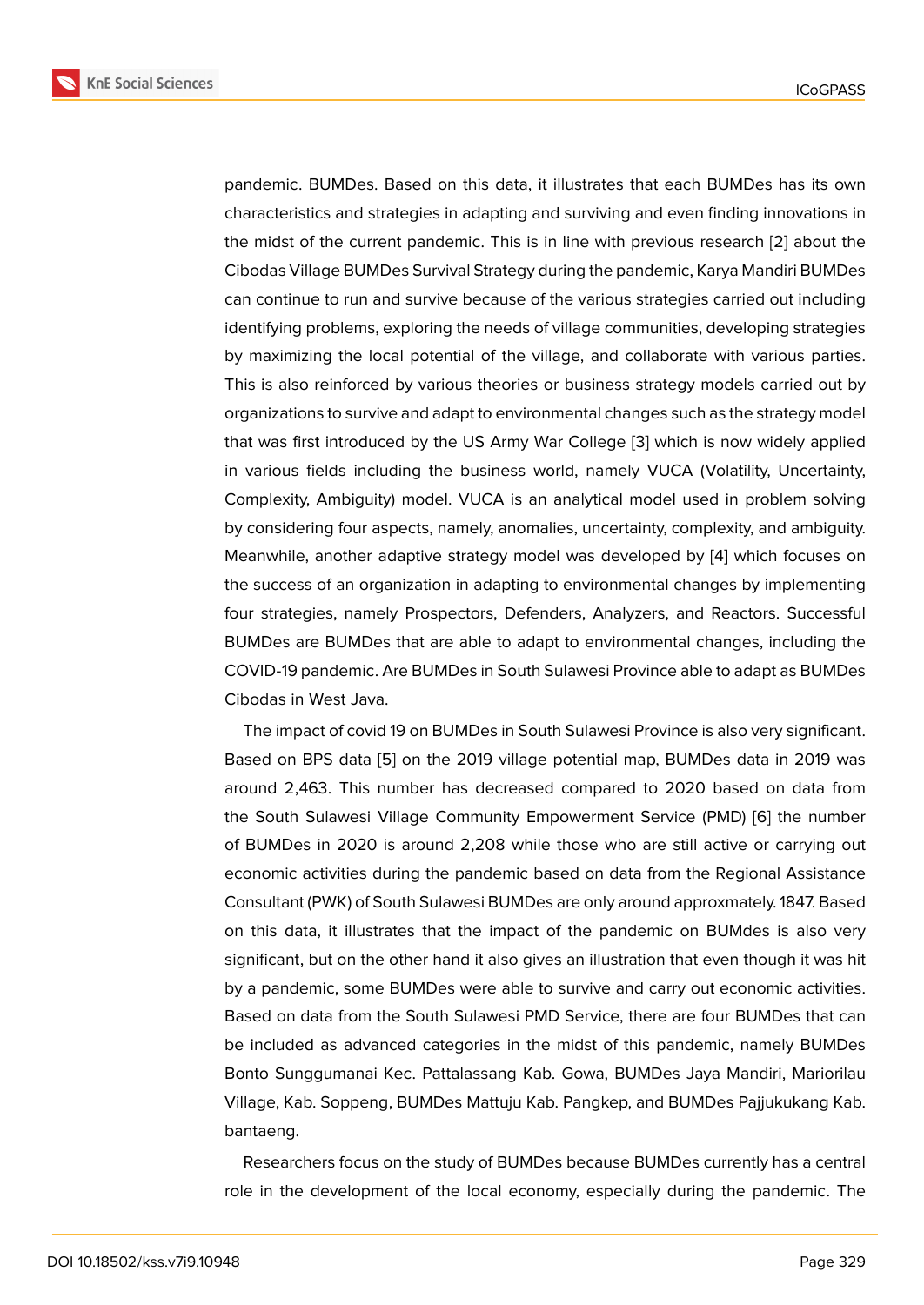**KnE Social Sciences** 



Ministry of Villages has issued regulations regarding the priority of using village funds during the pandemic to support national economic recovery, one of which is the development of BUMDes. The success of BUMDes certainly has a positive impact on strengthening the local economy and national economic recovery. The research locust that the researcher appointed as the object of research is BUMDes Bonto Sunggumanai Kec. Pattalassang Kab. Gowa, BUMDes Jaya Mandiri, Mariorilau Village, Kab. Soppeng, and BUMDes Mattuju Kab. Pangkep. The researcher chose this locust because the BUMDes were representative of the BUMDes that were able to survive in the midst of a pandemic based on the recommendation from the Regional Assistance Consultant (KPW) of South Sulawesi, the BUMDes had an increase in turnover in the midst of a pandemic compared to other BUMDes.

Based on this, researchers are interested in comparing the strategies carried out by each BUMDes in adapting to the covid 19 pandemic. The strategy is important to study because in several previous cases, the success of a business was due to the accuracy in choosing a strategy. there were several BUMDes before the pandemic were able to achieve achievements, but during the pandemic they experienced setbacks because they did not choose the right strategy.

## **2. Literatur Rivew**

Miles and Snow in 1978 mapped four typologies of organizational strategies used by companies in competition. These typologies are prospector, defender, analyzer, and reactor which are described as follows:

1) Prospector is the type of organization that constantly monitors market opportunities almost all the time, and regularly conducts experiments on the customer experience. This allows this type of organization to often create innovation as well as market uncertainty. However, because the focus is on product innovation and market changes, it creates inefficiency.

2) Defender is a type of organization that has a narrow product marketing domain. The focus of this type of organization is to make specific products whose areas of operation are limited so that they do not have to look for new opportunities outside their domain. Because of this, they rarely make important adjustments in technology, structure, or operating methods. So their focus is devoted to improving operating efficiency.

3) Analyzer is an organization that operates in two types, namely half Defender but half Prospector, meaning that the product-market has a stable domain but continues to innovate. This type of organization when faced with a stable state will operate routinely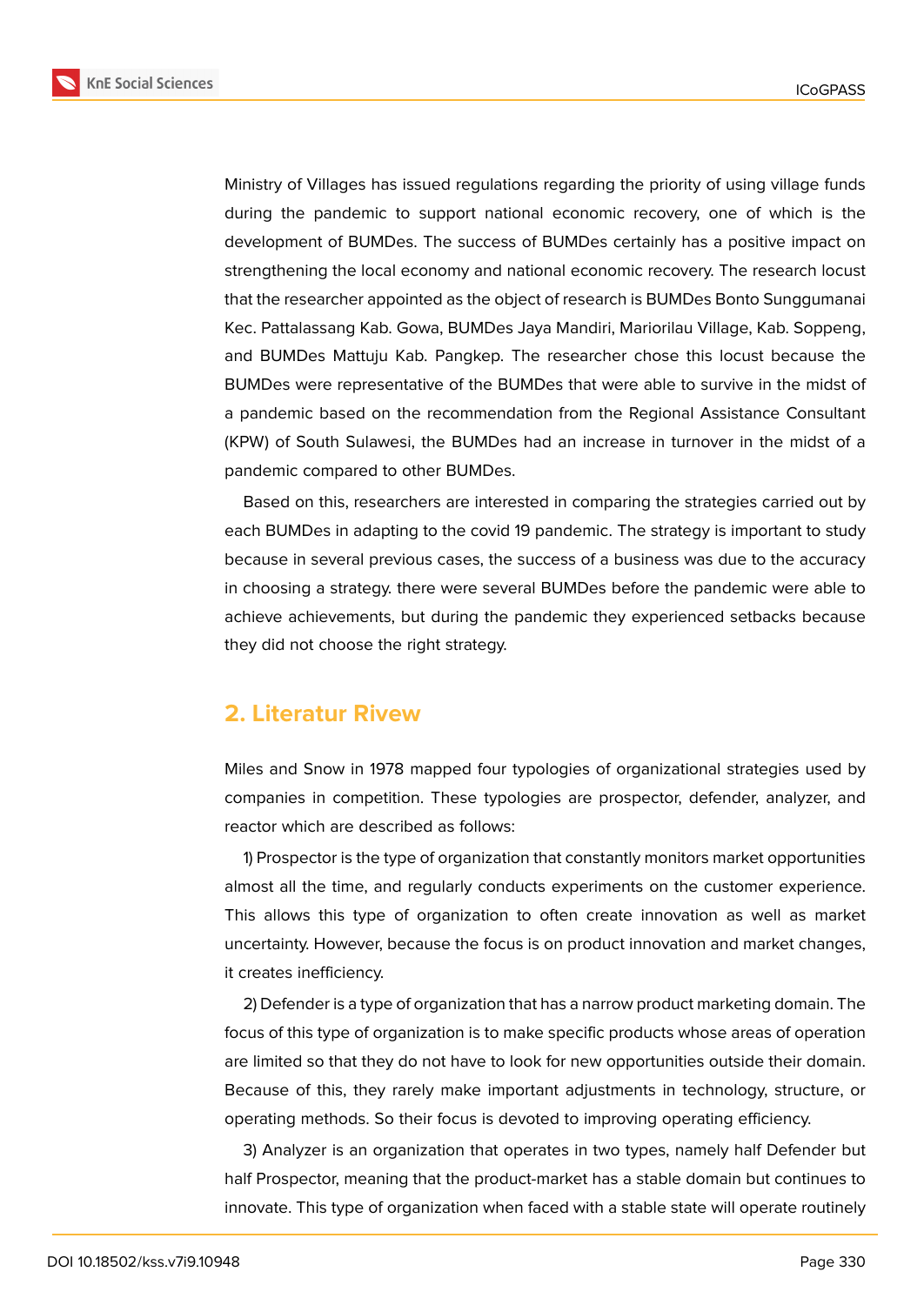and efficiently through the formulation of the use of standardized structures and processes. However, in their more volatile areas, they closely monitor their competitors' innovations and then intelligently adopt them.

4) Reactors is a typology that describes organizations that often have the perception that change and uncertainty have occurred in their organizational environment, but do not have the ability to provide an effective response. This type of organization is less consistent with the strategy they have, so they rarely take action to adjust to the transformations that occur in their environment.

## **3. method**

This study uses a qualitative descriptive method by comparing the focus of the research studied. With a comparison model, in-depth studies and observations were carried out on the adaptation strategies of each BUMDes during the COVID-19 pandemic. The research was conducted by direct observation to the location of BUMDes by observing the activities of the BUMDes business unit and conducting interviews with the director of BUMDes, the manager of the business unit, and the village head. The results of observations and interviews are then processed and analyzed. Data analysis techniques are carried out through several processes, namely data triangulation, data verification, data validity, drawing conclusions and recommendations.

## **4. Results and Discussion**

## **4.1. Description of each BUMDes development**

The development of the three BUMDes which are the locus of research is seen from four aspects as stated in the results of previous research [7], indicators for the development of BUMDes are arranged based on 4 (four) aspects, namely: Economic Dimension, Social Dimension, Environmental Dimension, and Management Dimension

#### Economic Dimension

The economic dimension includes financial conditions, the economic environment of BUMDes, such as business units, business products, business networks and profits

From three BUMDes that became the locus of the research, it was found that each BUMDes already had more than one business unit and had various business units based on regional conditions and local community conditions.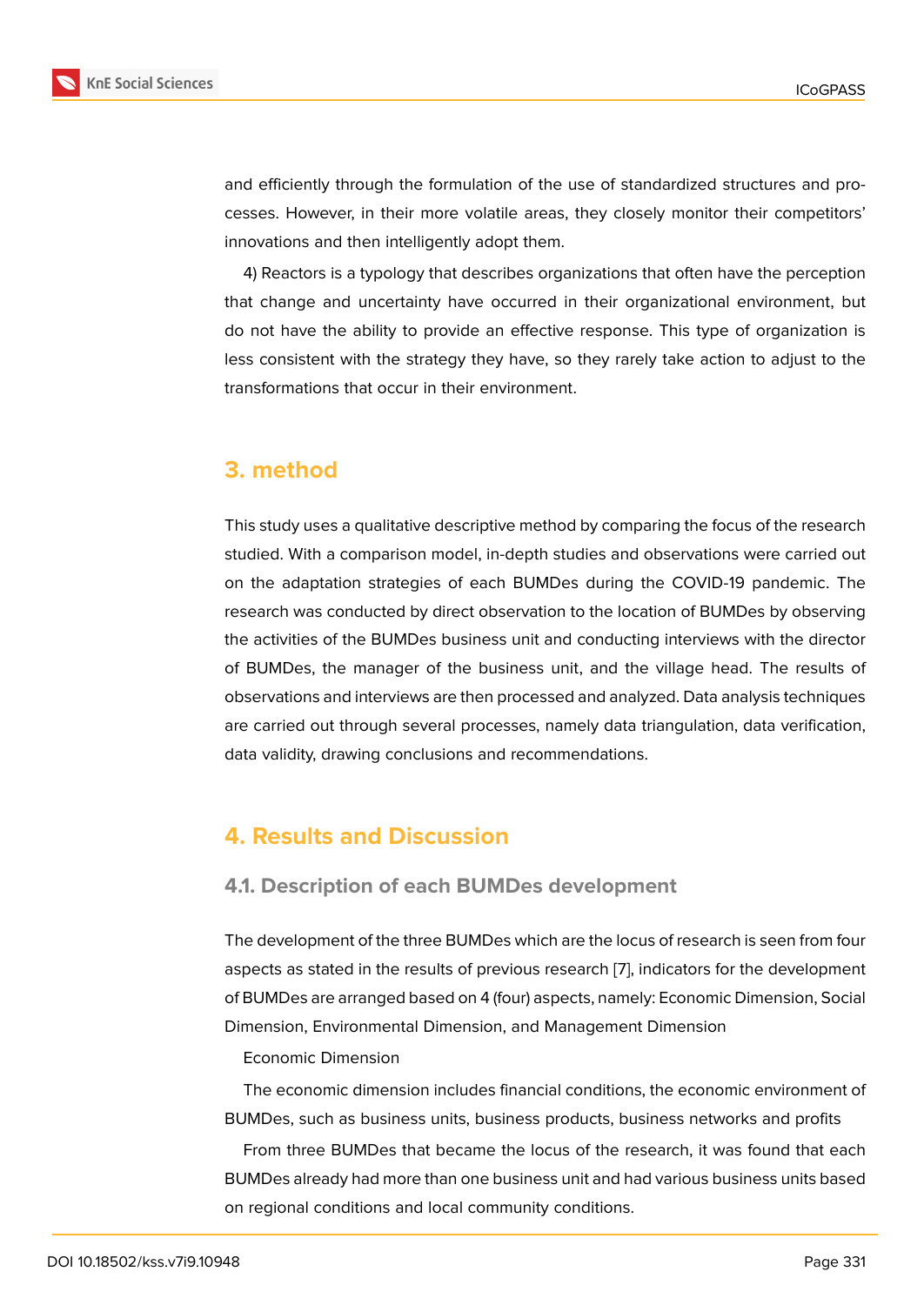**KnE Social Sciences** 



Of the several business units owned by BUMDes, each BUMDes has a main business unit. Independent BUMDes Jaya which is domiciled in mountainous areas and far from urban areas makes more use of the trading business unit by meeting the needs of local residents. BUMDes Mattuju which is domiciled around the coast in Pangkep Regency makes more use of the milkfish processing business unit. Meanwhile, BUMDes Bonto Sunggumanai is domiciled in the outskirts of Kab. Gowa makes more use of agribusiness

In terms of the benefits that BUMDes get during COVID-19 pandemic. Out of the three BUMDes only BUMDes Jaya Mandiri Kab. Soppeng which experienced a significant increase in income. Meanwhile, the other two BUMDes tend to stagnate or even decline more than before the pandemic period.

### **4.2. Social Dimension**

The social dimension includes the contribution of BUMDes in social life such as social life, health and education.

The three BUMDes have shown their contribution to the social life of the community. BUMDes Jaya Mandiri makes empowerment through mutual savings where the community can use the savings for urgent needs. BUMDes Mattuju made a breakthrough by creating a coastal school to help local residents from illiteracy. Meanwhile, BUMDes Bonto Sunggumanai empowers women as BUMDes business partners

## **4.3. Environmental Dimension**

Includes the involvement of BUMDes activities on environmental issues. Of the three BUMDes, only BUMDes Bonto Sunggumanai has more visible activities on environmental issues such as recycling plastic into a craft that has economic value.

### **4.4. Management Dimension**

The management dimension includes the ability to manage BUMDes such as the competence of BUMDes managers, administrative systems, reporting systems and other documents.

The thing that stands out from three BUMDes related to the management aspect is that three BUMDes have BUMDes managers who have skillful competencies and have background in business and community empowerment. Meanwhile, from the aspect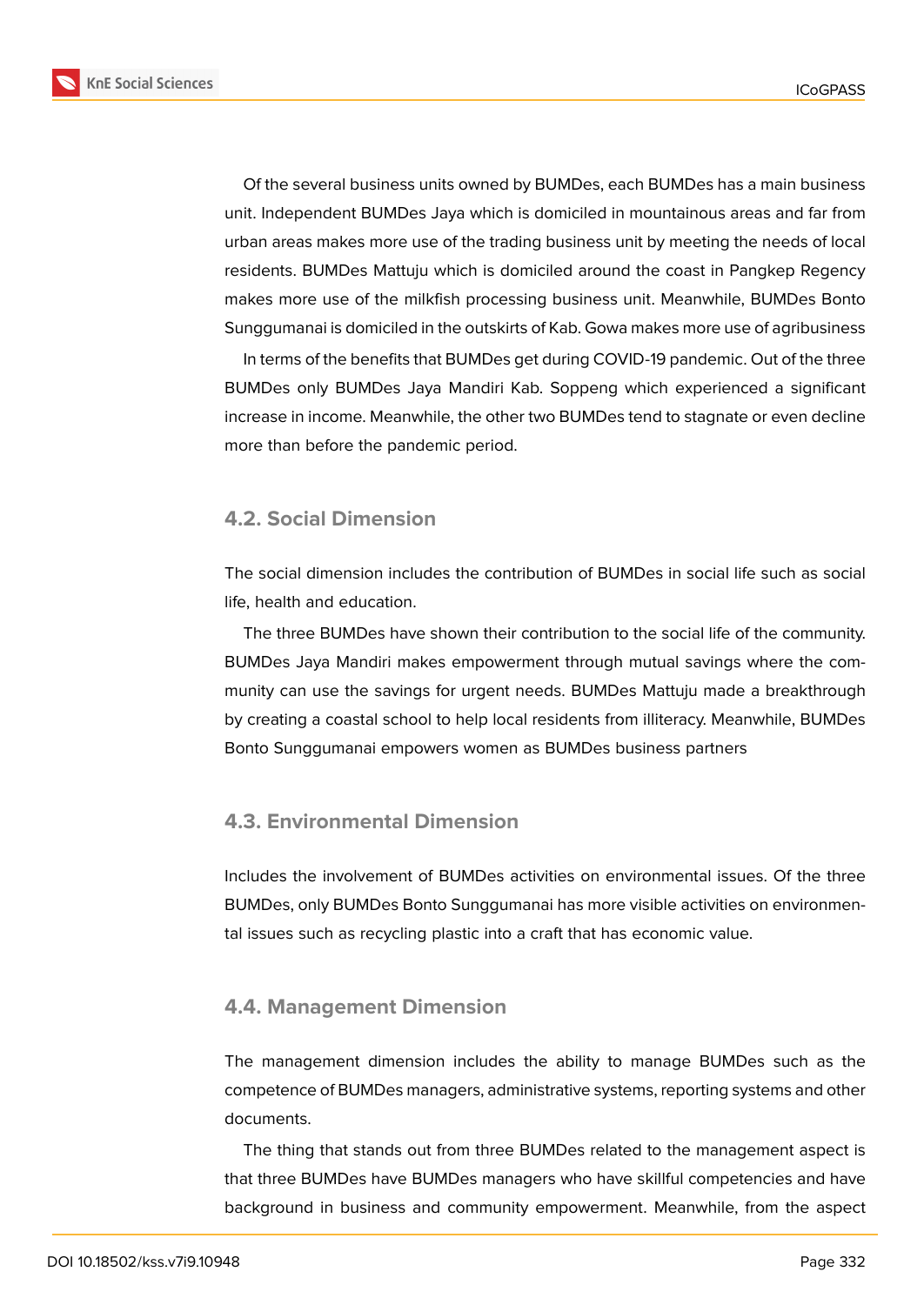

of administration and reporting system, each BUMDes still uses a manual reporting system.

## **4.5. BUMDes Adaptation Strategy**

Looking at the indicators from three BUMDes, namely BUMDes Jaya Mandiri, BUMDes Mattuju and BUMDes Bonto Sunggumanai, it gives an illustration that the three BUMDes are progressing even though COVID-19 pandemic continues to hit three regions.

Those three BUMDes were able to develop despite COVID-19 pandemic, one of which was due to the accuracy of the strategic choices of each BUMDes. We potrayed the strategies of each BUMDes using the strategic typology proposed by Miles and Snow (1978) on four organizational strategy typologies in conducting competition, namely prospector, defender, analyzer, and reactor.

Prospector is the type of organization that constantly monitors market opportunities almost all the time, and regularly conducts experiments on its consumer experience. Defender is a type of organization that focuses on making specific products in a limited area of operation. and focus on improving operating efficiency. Analyzer is a type of organization that combines prospectors and defenders. Reactor is a type of organization that rarely adjusts to environmental changes that occur and does not have the ability to provide an effective response. The following is the implementation of each BUMDes strategy seen from the strategic choices selected based on Miles and Snow typology

## **4.6. BUMDes Jaya Mandiri Kab. Soppeng**

It can be concluded that BUMDes Jaya Mandiri Kab. Soppeng applies the Prospector strategy. The Prospector Strategy is a market development strategy by continuing to innovateThe indicators that prove that BUMDes Jaya Mandiri have the characteristics of the Prospector type of strategy are as follows:

1. Develop market share

BUMDes Jaya Mandiri from its inception only focused on the savings and loan business with a limited reach. However, during the COVID-19 pandemic, BUMDes Jaya Mandiri actually developed many businesses such as a goods credit business that replaced the savings and loan business. Goods credit business reaches all village residents without exception, this business has an impact on increasing BUMDes business income during the pandemic. This business is not affected by the pandemic because this business serves the basic needs of the community, especially in household equipment.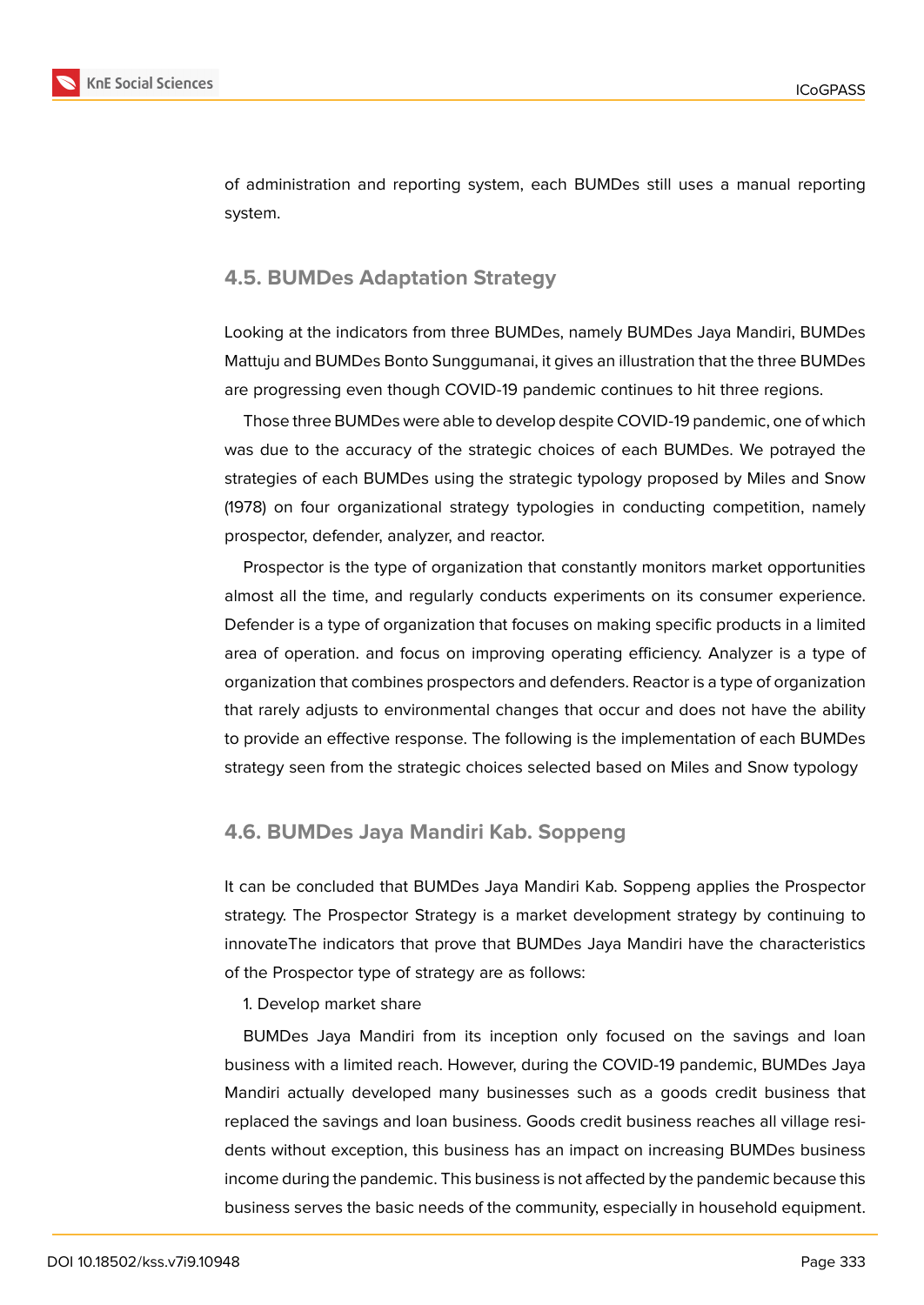One of the reasons why market development strategies can work effectively is when new distribution networks are available that are reliable, inexpensive and of good quality [8]. BUMDes Jaya Mandiri in collaboration with one of the large shops in the Regency. Soppeng in providing products needed by the community. So that the needs of the community can be met and the price is relatively cheaper.

2. Always innovate and creative

BUMDes Jaya is independent in developing its business during the COVID-19 pandemic, which is classified as innovative and creative. Because developing a business is not only focused on making profits but also focusing on empowering rural communities. This is what makes the BUMDes Jaya Mandiri business able to survive during the pandemic because the community takes care of the business because they get direct benefits from the BUMDes business.

## **4.7. BUMDes Mattuju Kab. Pangkep**

It can be concluded that BUMDes Mattuju Kab. Pangkep applies the Defender strategy. Where the Defender strategy only focuses on making specific products and prioritizing efficiency. The indicator of BUMDes Mattuju implementing the Defender strategy can be seen from the efficiency efforts made by BUMDes in dealing with the impact of the COVID-19 pandemic. such as reducing the amount of production, limiting the number of workers and reducing working hours. The business of BUMDes Mattuju also only focuses on the milkfish processing business. The chosen strategy is able to make BUMDes survive, but on the other hand, BUMDes income has decreased significantly. On the other hand, what makes BUMDes Mattuju able to survive is the leadership ability of BUMDes managers to continue to seek access to product sales. The strength of BUMDes to survive during a pandemic cannot be separated from the personal ability of managers to manage BUMDes [9]

## **4.8. BUMDes Bonto Sung[gu](#page-8-2)manai Kab. Gowa**

It can be concluded that BUMDes Bonto Sunggumanai Kab. Gowa also applies the Analyzer strategy. Strategy analyzer is a combination of prospector and defender, on the other hand making efficiency to one business on the other hand doing new innovations to create new business opportunities and markets. The indicator that BUMDes Bonto Sunggumanai implements the Analyzer strategy can be seen from the efforts to reduce the amount of production from the business that has been run so far, namely the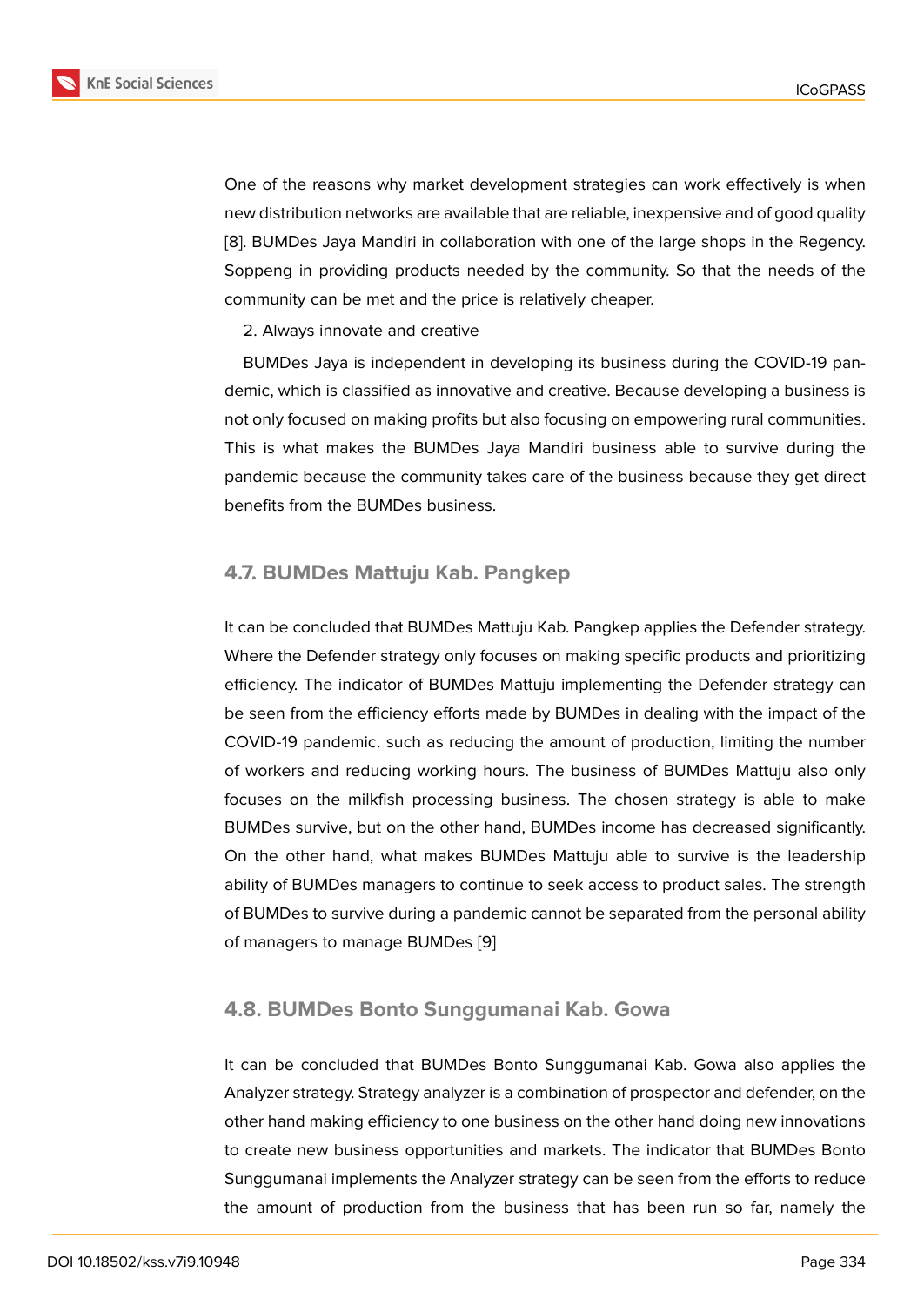production of bricks, such as reducing the amount of production. But on the other hand, BUMDes Bonto Sunggumanai also innovates by creating new businesses and opening up market opportunities through agribusiness. This makes BUMDes Bonto Sunggumanai able to survive and slowly increase revenue during the pandemic because it has many business variations that do not depend on only one business unit. This is in accordance with the results of previous studies [10] that BUMDes Bonto Sunggumanai was able to survive during the pandemic due to business diversification.

## **5. Conclusions**

The conclusion from the results of this study is that choosing the right strategy in unstable conditions such as pandemic conditions make BUMDes able to survive and even increase income. The choice of strategy must take into account the type of business being developed and market conditions. BUMDes that are able to develop during a pandemic are BUMDes that have the type of business developed that is not affected by a decline in public demand or purchasing power. In this case, the manager's speed and accuracy in making strategic decisions makes BUMDes able to survive and succeed in the pandemic period.

## **References**

- [1] E. Wibowo, "Penyebab 10.026 BUMDes Mampu Bertahan saat Pandemi Covid-19," Tempo.co 20 July, 2020. [Online]. Available: https://nasional.tempo.co/read/1367196/penyebab-10-026-bumdes-mampubertahan-saat-pandemi-covid-19/full&view=ok.
- [2] M. B. Pratiwi and I. Novianty, "Strategi Bertahan Badan Usaha Milik Desa (BUMDes) dalam Pandemi COVID-19 pada Desa Cibodas Kecamatan Lembang Kabupaten Bandung Barat," Pros. 11th Ind. Res. Work. Natl. Semin. Bandung, Indones. 26-27 Agustus, pp. 26–27, 2020.
- <span id="page-7-0"></span>[3] US Army Heritage and Education Centre, "Who first originated the term VUCA (Volatility, Uncertainty, Complexity and Ambiguity)?," usawc.libanswers.com, November 22, 2019. [Online]. Available: https://usawc.libanswers.com/faq/84869.
- <span id="page-7-2"></span><span id="page-7-1"></span>[4] R. E. Miles, C. C. Snow, A. D. Meyer, and H. J. Coleman JR, "Organizational Strategy, Structure, and Process - Miles,Re, Snow,Cc," Journal of Management Studies, vol. 16, no. 1. pp. 109–113, 1979.